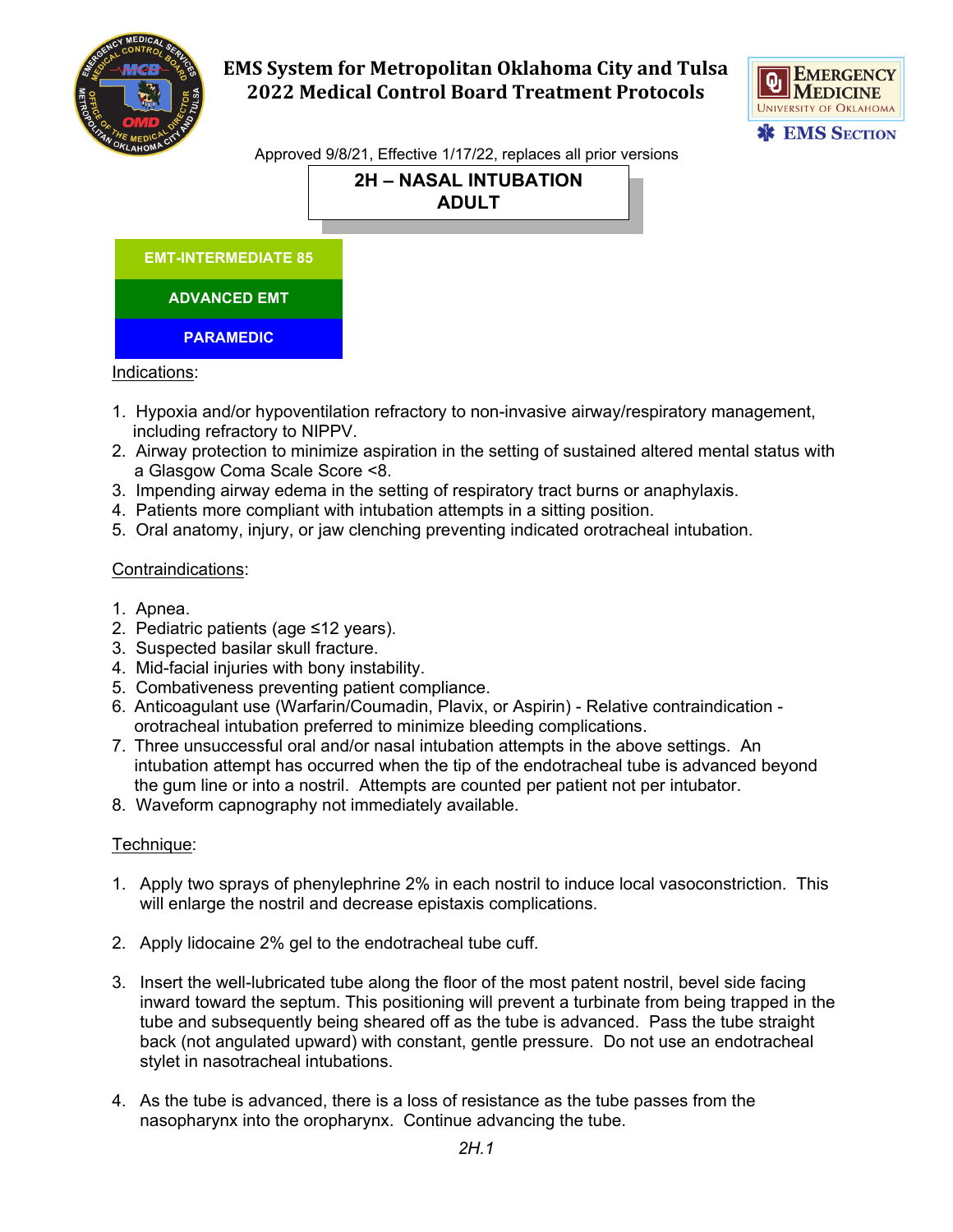

## **EMS System for Metropolitan Oklahoma City and Tulsa 2022 Medical Control Board Treatment Protocols**



Approved 9/8/21, Effective 1/17/22, replaces all prior versions

### **PROTOCOL 2H: Nasal Intubation – Adult, cont.**

- 5. As the tube nears the glottis, guide the tube by listening at the adaptor. The awake patient should be instructed to deeply inspire to help guide the tube through the vocal cords and into the trachea. Correct endotracheal placement may also be assisted by rotating the tube 90 degrees so that the bevel is up and facing the glottis.
- 6. Once the tube has been placed, the patient should not be capable of phonation. The ability to speak after "nasotracheal intubation" actually denotes "nasoesophageal intubation." In such cases, the tube is to be slightly withdrawn and correct placement reattempted. The Flex-Guide™ may NOT be used for difficult nasotracheal intubations.

### Confirmation of Nasal Endotracheal Placement:

The following sequence is to be used (and its use documented) to verify and maintain correct nasal endotracheal placement without fail:

- 1. **Detection of End-tidal carbon dioxide.** End-tidal carbon dioxide (EtC0<sub>2</sub>) detection shall be confirmed within 60 seconds of endotracheal tube placement. The capnography adaptor is to be placed at the bag-valve device-endotracheal tube interface for the first ventilation. The normal waveform indicating correct endotracheal placement reflects a rapid upstroke with the beginning of exhalation, the exhalation plateau ending at the point of  $E<sub>1</sub>C<sub>0</sub>$  measurement, and a rapid down stroke with the beginning of inhalation. Any waveform that does not show rhythmic rise and fall correlating with assisted ventilations indicates incorrect tube placement and the tube must be withdrawn. **To be perfectly clear, the use of an endotracheal tube for ongoing oxygenation and ventilation is dependent upon continuously measurable capnography waveforms.** See Protocol 3H -Capnography for discussion of EtCO<sub>2</sub> values.
- 2. **Auscultation. Auscultate the epigastrum.** If epigastric sounds are heard, intubation is to be reattempted. If no epigastric sounds are heard, proceed to **auscultation of the thorax bilaterally.** Breath sounds are best auscultated in the anterior to mid axillary lines. If breath sounds are present on the right and absent on the left, this suggests a right main stem intubation. Withdraw the endotracheal tube 1 cm and repeat breath sound auscultation. If necessary, the tube may be withdrawn an additional 1-2 cm.
- 3. **Assessment of physiologic changes.** These include equal rise and fall of the chest, condensation in the endotracheal tube on exhalation, improvement in the patient's color, and improvement in the patient's respiratory distress or failure.
- 4. **Secure the endotracheal tube with tape and place a cervical collar.**

When intubated patients are moved during EMS care, waveform capnography must be rechecked for any change. If the waveform continues to show a normal pattern of rapid upstroke with exhalation, exhalation plateau, and rapid down stroke with inhalation, no further repeat confirmation is required. If at any time, the capnography waveform is abnormal, steps 1-4 must be rechecked and documented. If at any time during patient care there is doubt as to correct endotracheal placement of intubation, you must either re-verify by this sequence or reattempt correct endotracheal placement.